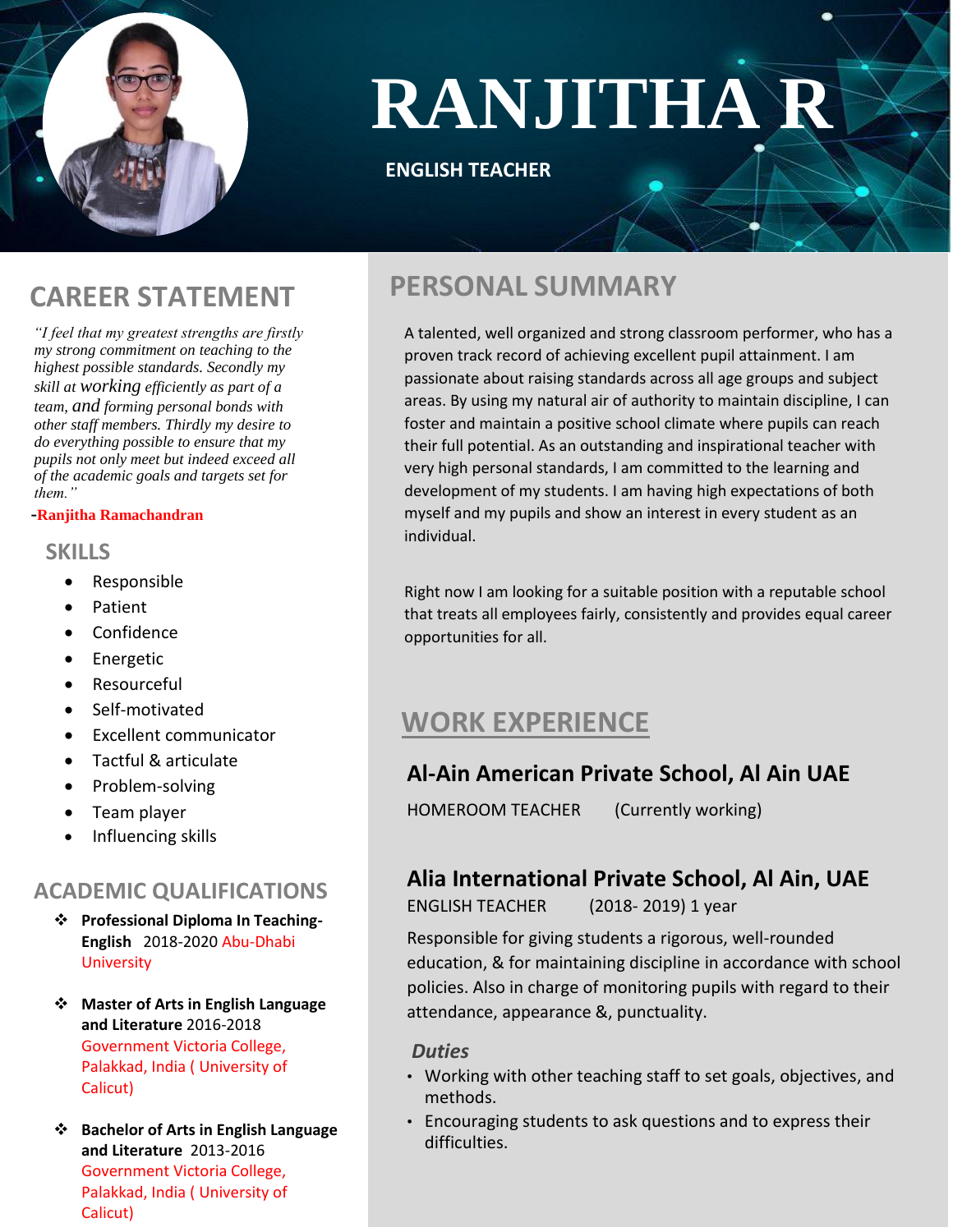#### **AREA OF EXPERTISE**

- Curriculum development
- Classroom management
- Student assessment
- Promoting inclusion
- Behavioral management
- Preparing teaching material
- Subject knowledge
- Teaching skills
- Grammar instructions
- Administering examinations
- Elementary reading
- Early childhood education
- Mentoring students
- Applying educational methodologies

#### **LANGUGAES**

- English
- Malayalam
- Hindi
- Tamil

#### **ACHEIVEMENTS**

- Peer Mentor- Abu Dhabi University.
- Won prizes for various arts and cultural competitions in school levels, district levels, University levels.
- University Best Actress for Drama (2013-2017)
- Communicative English Trainer
- Won prizes for academic excellence.

### **SOFTWARES**

MS Office

- Establishing effective classroom management practices.
- Giving feedback to pupils and writing progress reports for their parents.
- Identifying special needs pupils and those with learning disabilities.
- Taking students out on field trips.
- Participating in after school extra-curricular activities.
- Listening to students to understand their concerns and needs.
- Responding to misbehavior in an effective but measured way.
- Teaching pupils who have experienced difficulty with mainstream education.
- Preparing and setting tests, examination papers, and exercises.
- Organizing school parties, competitions, and field trips.
- Supervising students before, during, and after school.
- Encouraging students to take responsibility for their own actions.
- Collecting homework.
- Keeping accurate student registers and attendance records.
- Using resources and technology to enhance lessons.
- Ability to develop ideas and skills that will enhance the teaching of English across a school.
- Modifying the curriculum and coursework when necessary.
- Experience in developing partnerships with the community and external organizations.
- Having a good clear voice and able to stand for long periods in front of a classroom full of pupils.
- Willing to take responsibility for the upkeep of books & classroom resources

#### *Professional*

- Interacting with colleagues on a professional level and able to establish and maintain productive relationships with them.
- Supporting and promoting the ethos of a school.
- Enforcing school rules and regulations.
- Active team member with self-drive and motivation.
- Able to accurately use all modern-day technological teaching equipment
- Met parents and school governors; maintain discipline in the classroom; methodically provide resources for lessons; simply lesson plans in line with curriculum objectives and assist students to prepare for examinations.
- Provide informative presentations to students to students regarding different areas of studies and ensure that all students fully comprehend all aspects.
- Plan the content to be covered in the class according to the curriculum, the number of weeks available and the date of final exam.